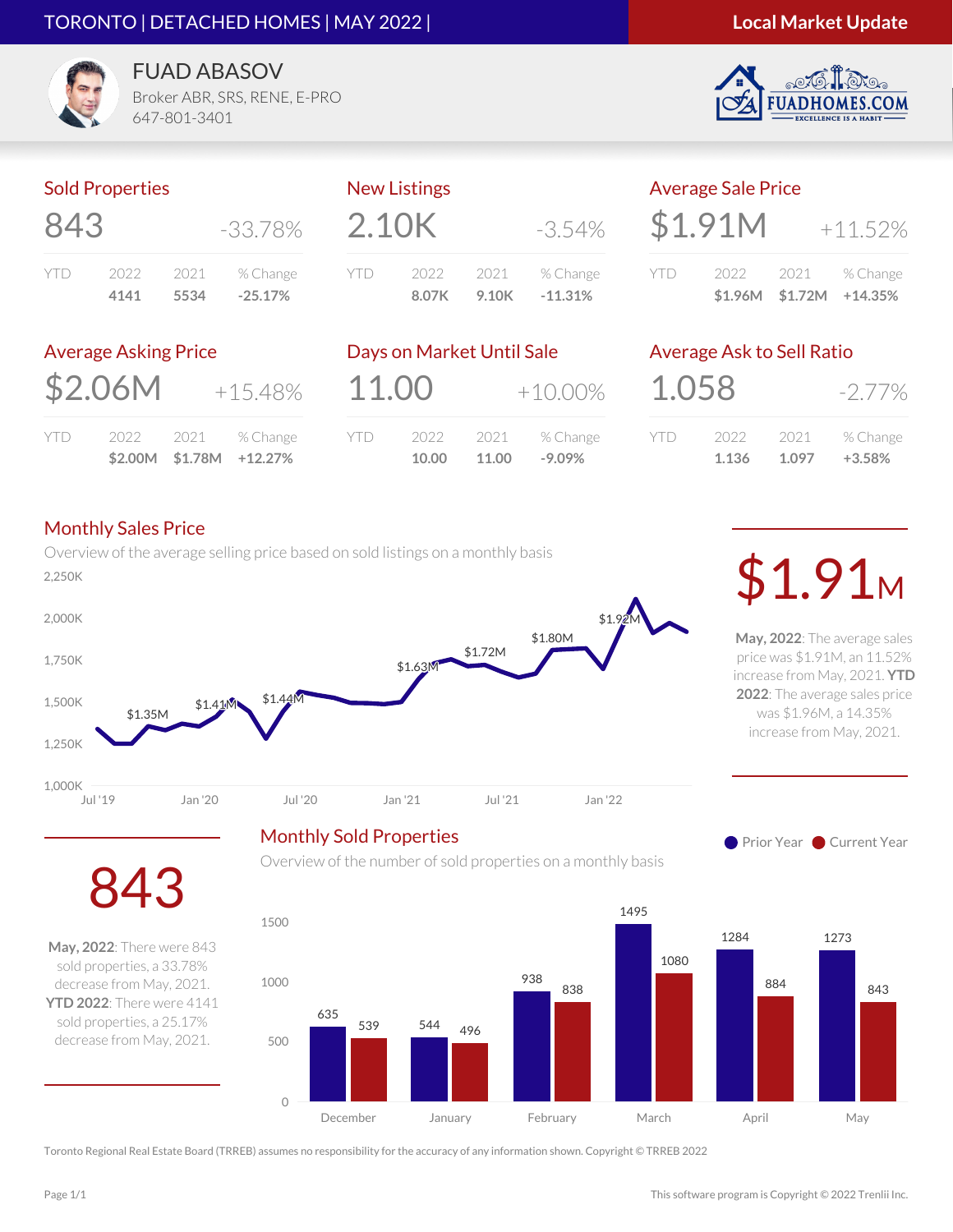#### VAUGHAN | DETACHED HOMES | MAY 2022 |

#### **Local Market Update**

S.COM



FUAD ABASOV Broker ABR, SRS, RENE, E-PRO

647-801-3401

#### Sold Properties

| 127  |      |      | $-56.21\%$ |
|------|------|------|------------|
| YII) | 2022 | 2021 | % Change   |
|      | 846  | 1342 | $-36.96%$  |

# New Listings 433 -15.59%

|      | 1915 | 2294  | $-16.52%$ |
|------|------|-------|-----------|
| YTD. | 2022 | -2021 | % Change  |
|      |      |       |           |

| <b>Average Sale Price</b> |         |      |          |  |
|---------------------------|---------|------|----------|--|
|                           | \$1.79M |      | $+8.05%$ |  |
|                           | 2022    | 2021 | % Change |  |

**\$2.04M \$1.70M +19.52%**

#### Average Asking Price

|     |      |      | $$2.09M$ $$1.86M$ $+12.21\%$ |
|-----|------|------|------------------------------|
| YTD | 2022 | 2021 | % Change                     |

|       | Days on Market Until Sale |       |           |
|-------|---------------------------|-------|-----------|
| 13.00 |                           |       | +8.33%    |
| YTD   | 2022                      | 2021  | % Change  |
|       | 10.00                     | 13.00 | $-23.08%$ |

# Average Ask to Sell Ratio

| 1.019 |       |       | $-1.82\%$ |
|-------|-------|-------|-----------|
| YID   | 2022  | 2021  | % Change  |
|       | 1.086 | 1.051 | $+3.32%$  |

#### Monthly Sales Price

Overview of the average selling price based on sold listings on a monthly basis Overview of the average sening price based on sold ilstings on a monthly basis **1.79M** 





**May, 2022**: The average sales price was \$1.79M, an 8.05% increase from May, 2021. **YTD 2022**: The average sales price was \$2.04M, a 19.52% increase from May, 2021.





**May, 2022**: There were 127 sold properties, a 56.21% decrease from May, 2021. **YTD 2022**: There were 846 sold properties, a 36.96% decrease from May, 2021.

127

Overview of the number of sold properties on a monthly basis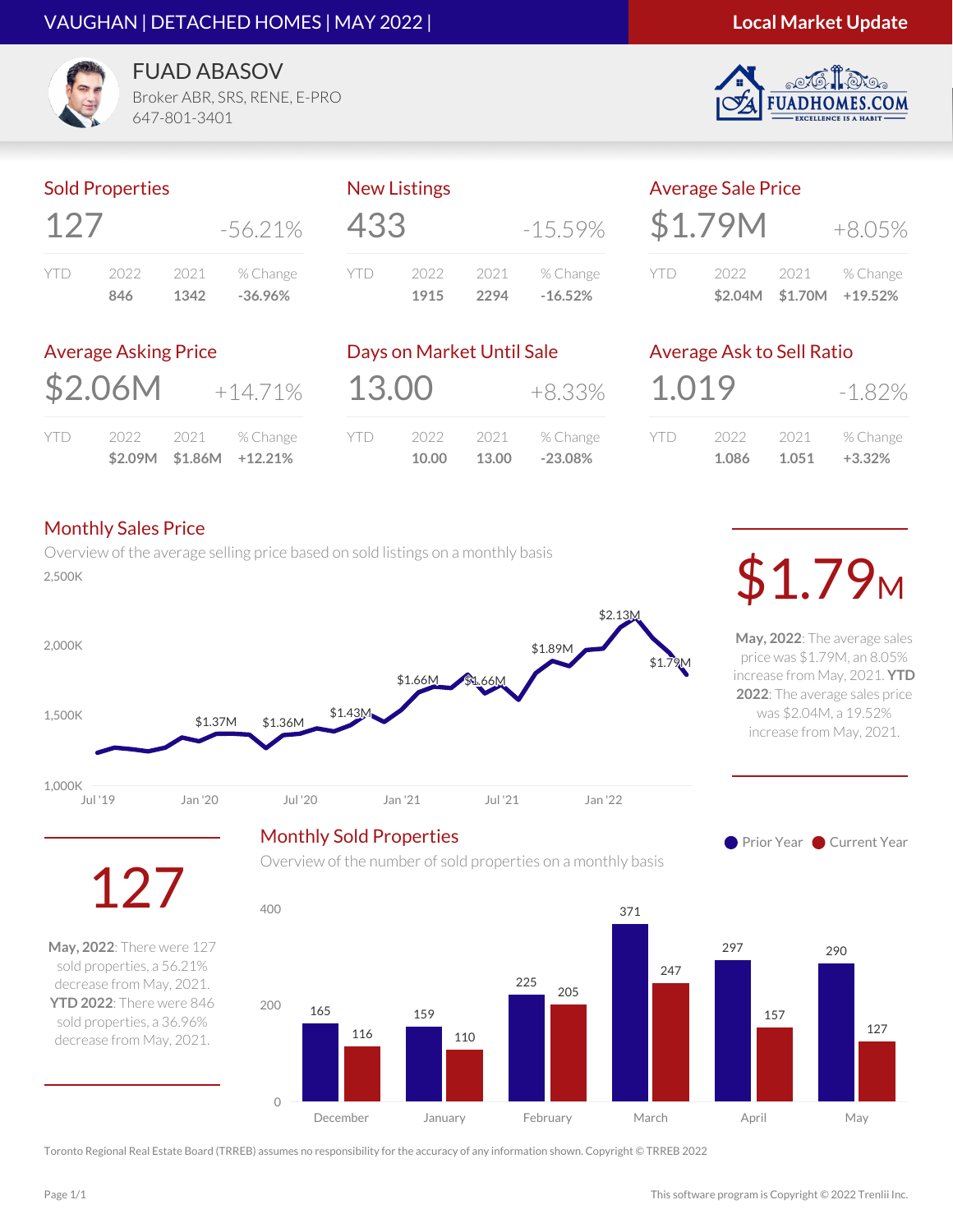#### PATTERSON | DETACHED HOMES | MAY 2022 |

#### **Local Market Update**

.COM



FUAD ABASOV

Broker ABR, SRS, RENE, E-PRO 647-801-3401

#### Sold Properties

|      |      |      | $-55.77\%$ |
|------|------|------|------------|
| YII) | 2022 | 2021 | % Change   |
|      | 180  | 287  | $-37.28%$  |

# New Listings 79 -32.48% YTD 2022 2021 % Change **437 543 -19.52%**

|     | <b>Average Sale Price</b> |                         |
|-----|---------------------------|-------------------------|
|     | \$1.95M                   | $+15.22%$               |
| YTD | 2022                      | 2021 % Change           |
|     |                           | \$2.24M \$1.73M +29.49% |

#### Average Asking Price

| \$2.09M |  | $+17.40%$          |
|---------|--|--------------------|
| YTD     |  | 2022 2021 % Change |

**\$2.17M \$1.85M +16.96%**

|       | Days on Market Until Sale |               |                       |
|-------|---------------------------|---------------|-----------------------|
| 14.00 |                           |               | $+16.67%$             |
| YTD   | 2022<br>9.00              | 2021<br>12.00 | % Change<br>$-25.00%$ |
|       |                           |               |                       |

#### Average Ask to Sell Ratio

| 0.986 |       |       | $-5.92\%$ |
|-------|-------|-------|-----------|
| Y I D | 2022  | 2021  | % Change  |
|       | 1.090 | 1.058 | $+3.05%$  |

#### Monthly Sales Price

Overview of the average selling price based on sold listings on a monthly basis  $\mathcal{L}_{2,500K}$ 



Monthly Sold Properties

**May, 2022**: The average sales price was \$1.95M, a 15.22% increase from May, 2021. **YTD 2022**: The average sales price was \$2.24M, a 29.49% increase from May, 2021.





**May, 2022**: There were 23 sold properties, a 55.77% decrease from May, 2021. **YTD 2022**: There were 180 sold properties, a 37.28% decrease from May, 2021.

Overview of the number of sold properties on a monthly basis

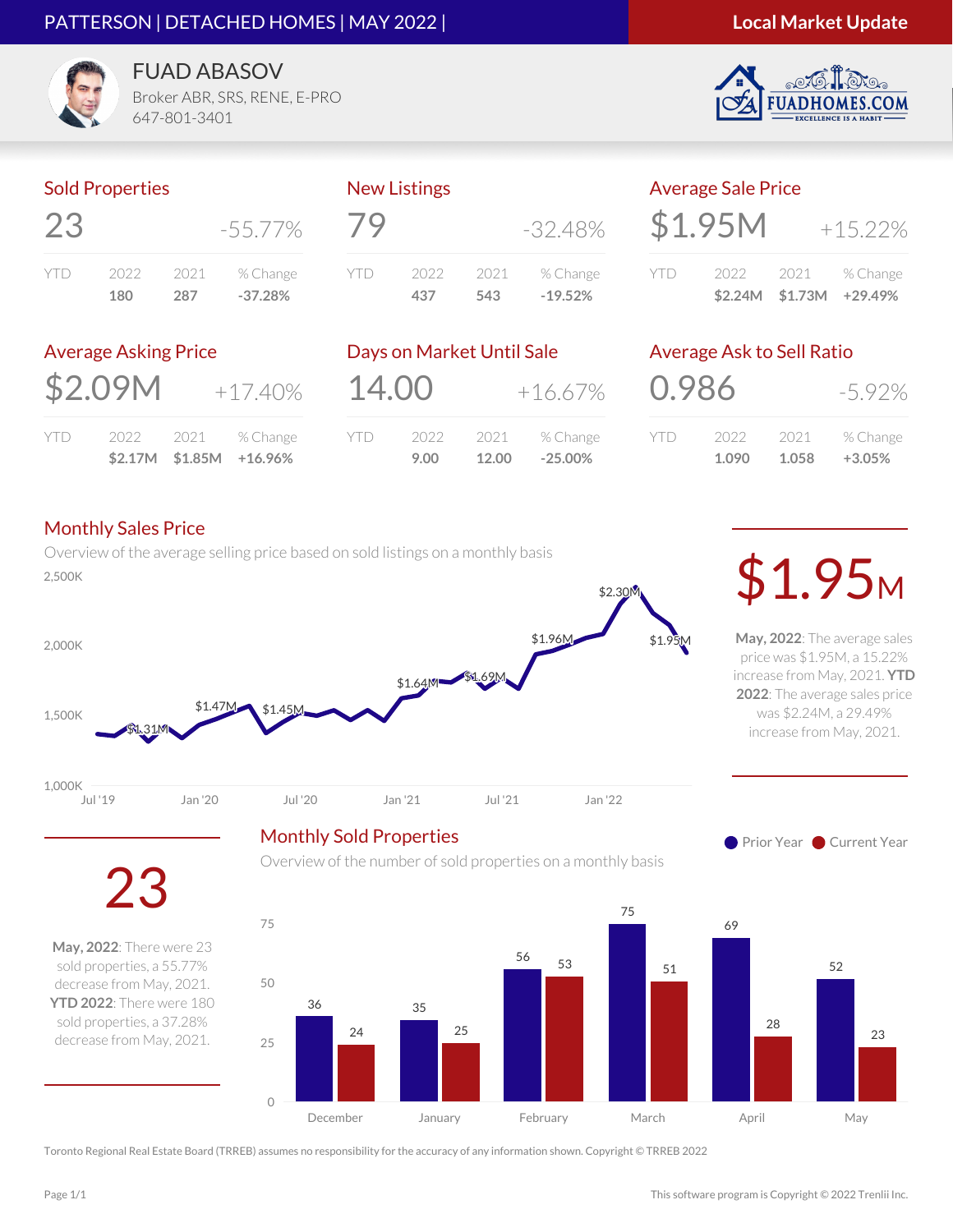#### BEVERLEY GLEN | DETACHED HOMES | MAY



**FUADHOM** 

**ES.COM** 



**FUAD ABASOV** Broker ABR, SRS, RENE, E-PRO

647-801-3401

#### Sold Properties

| 4   |      | $+100.00\%$ |           |
|-----|------|-------------|-----------|
| YID | 2022 | 2021        | % Change  |
|     | 27   | 24          | $+12.50%$ |

#### New Listings

| 11         |      |      | +37.50%   |
|------------|------|------|-----------|
| <b>YTD</b> | 2022 | 2021 | % Change  |
|            | 51   | 41.  | $+24.39%$ |

# Average Sale Price  $$1.83M$   $-27.34\%$

YTD 2022 2021 % Change **\$2.27M \$1.99M +13.84%**

#### Average Asking Price

 $$2.20M$   $+8.85\%$ 

|     |      | $$2.39M$ $$2.23M$ $+7.14\%$ |          |
|-----|------|-----------------------------|----------|
| YTD | 2022 | 2021                        | % Change |

|       | Days on Market Until Sale |       |            |
|-------|---------------------------|-------|------------|
| 12.00 |                           |       | $-25.00\%$ |
| YTD   | 2022                      | 2021  | % Change   |
|       | 9.00                      | 11.00 | $-18.18%$  |

Overview of the number of sold properties on a monthly basis

# Average Ask to Sell Ratio

| 0.998 |       |        | $+2.96%$ |
|-------|-------|--------|----------|
| YID   | 2022  | 2021 - | % Change |
|       | 1.058 | 1.034  | $+2.38%$ |

#### Monthly Sales Price

Overview of the average selling price based on sold listings on a monthly basis  $\mathfrak{so}_{\mathbb{R}}$   $\mathfrak{so}_{\mathbb{R}}$   $\mathfrak{so}_{\mathbb{R}}$   $\mathfrak{so}_{\mathbb{R}}$   $\mathfrak{so}_{\mathbb{R}}$   $\mathfrak{so}_{\mathbb{R}}$   $\mathfrak{so}_{\mathbb{R}}$   $\mathfrak{so}_{\mathbb{R}}$   $\mathfrak{so}_{\mathbb{R}}$   $\mathfrak{so}_{\mathbb{R}}$   $\mathfrak{so}_{\mathbb{R}}$   $\mathfrak{so}_{\mathbb{R}}$   $\mathfrak{so}_{\mathbb{R}}$   $\mathfrak{so}_{\mathbb{R$ 



**May, 2022**: The average sales price was \$1.83M, a 27.34% decrease from May, 2021. **YTD 2022**: The average sales price was \$2.27M, a 13.84% increase from May, 2021.

**Prior Year Current Year** 



4 **May, 2022**: There were 4 sold properties, a 100.00%

increase from May, 2021. **YTD 2022**: There were 27 sold properties, a 12.50% increase from May, 2021.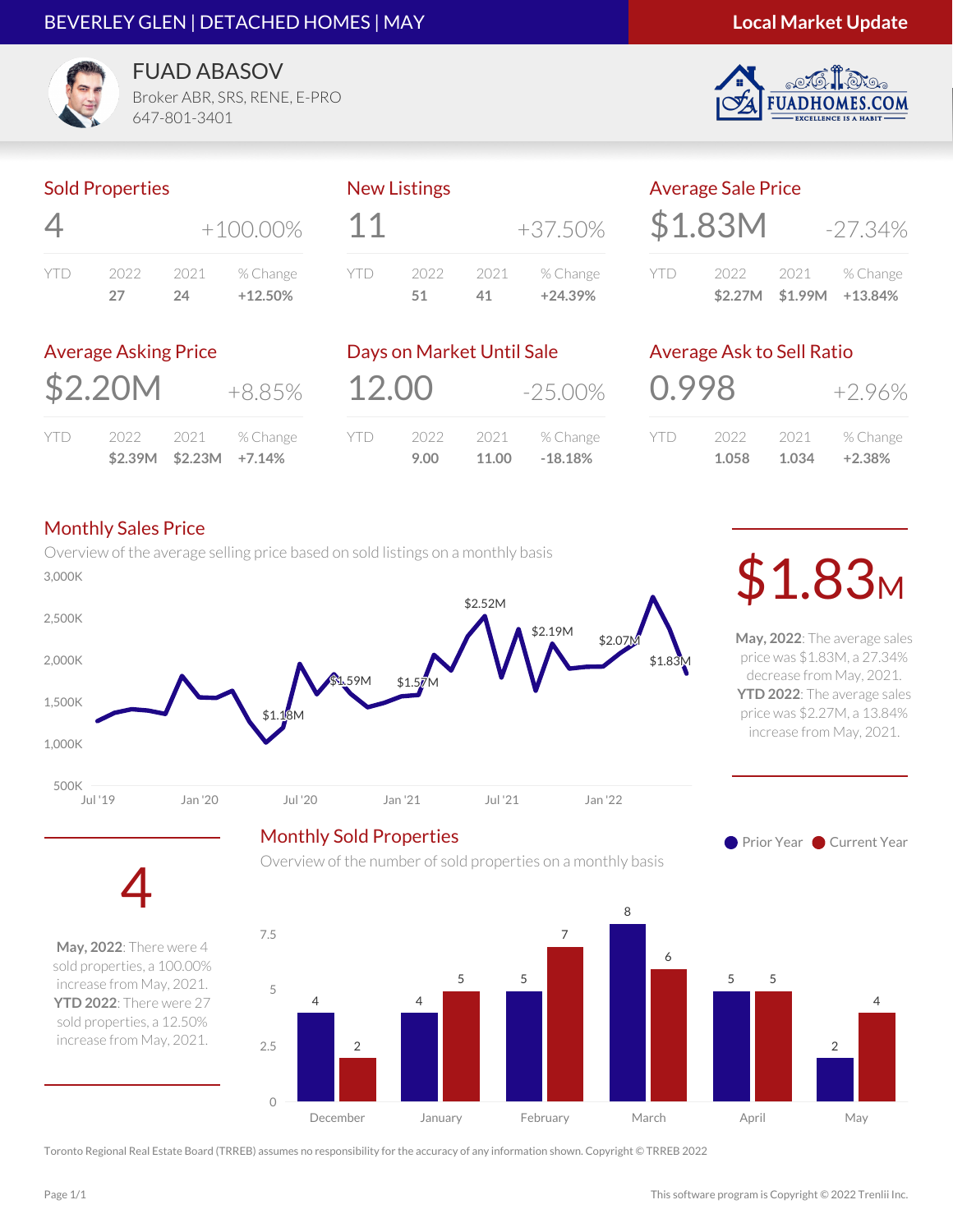#### RICHMOND HILL | DETACHED HOMES | MAY

#### **Local Market Update**

S.COM



**FUAD ABASOV** Broker ABR, SRS, RENE, E-PRO

647-801-3401

#### Sold Properties

| 96  |      |      | -46.96%   |
|-----|------|------|-----------|
| YID | 2022 | 2021 | % Change  |
|     | 608  | 926  | $-34.34%$ |

# 301 -25.68% YTD 2022 2021 % Change **1484 1814 -18.19%**

New Listings

|       | <b>Average Sale Price</b> |      |                         |
|-------|---------------------------|------|-------------------------|
|       | \$1.92M                   |      | $+6.27\%$               |
| Y I D | 2022                      | 2021 | % Change                |
|       |                           |      | \$2.06M \$1.80M +14.56% |

#### Average Asking Price

|     |      |      | $$2.12M$ $$1.91M$ $+11.35\%$ |
|-----|------|------|------------------------------|
| YTD | 2022 | 2021 | % Change                     |

|       | Days on Market Until Sale |               |                       |
|-------|---------------------------|---------------|-----------------------|
| 15.00 |                           |               | $-6.25\%$             |
| YTD   | 2022<br>11.00             | 2021<br>16.00 | % Change<br>$-31.25%$ |

Overview of the number of sold properties on a monthly basis

## Average Ask to Sell Ratio

| 1.035 |       |       | $-0.53\%$ |
|-------|-------|-------|-----------|
| Y I D | 2022  | 2021  | % Change  |
|       | 1.109 | 1.064 | $+4.23%$  |

#### Monthly Sales Price

96

**May, 2022**: There were 96 sold properties, a 46.96% decrease from May, 2021. **YTD 2022**: There were 608 sold properties, a 34.34% decrease from May, 2021.

Overview of the average selling price based on sold listings on a monthly basis  $\mathcal{L}_{2,250K}$ 



**May, 2022**: The average sales price was \$1.92M, a 6.27% increase from May, 2021. **YTD 2022**: The average sales price was \$2.06M, a 14.56% increase from May, 2021.

**Prior Year Current Year** 

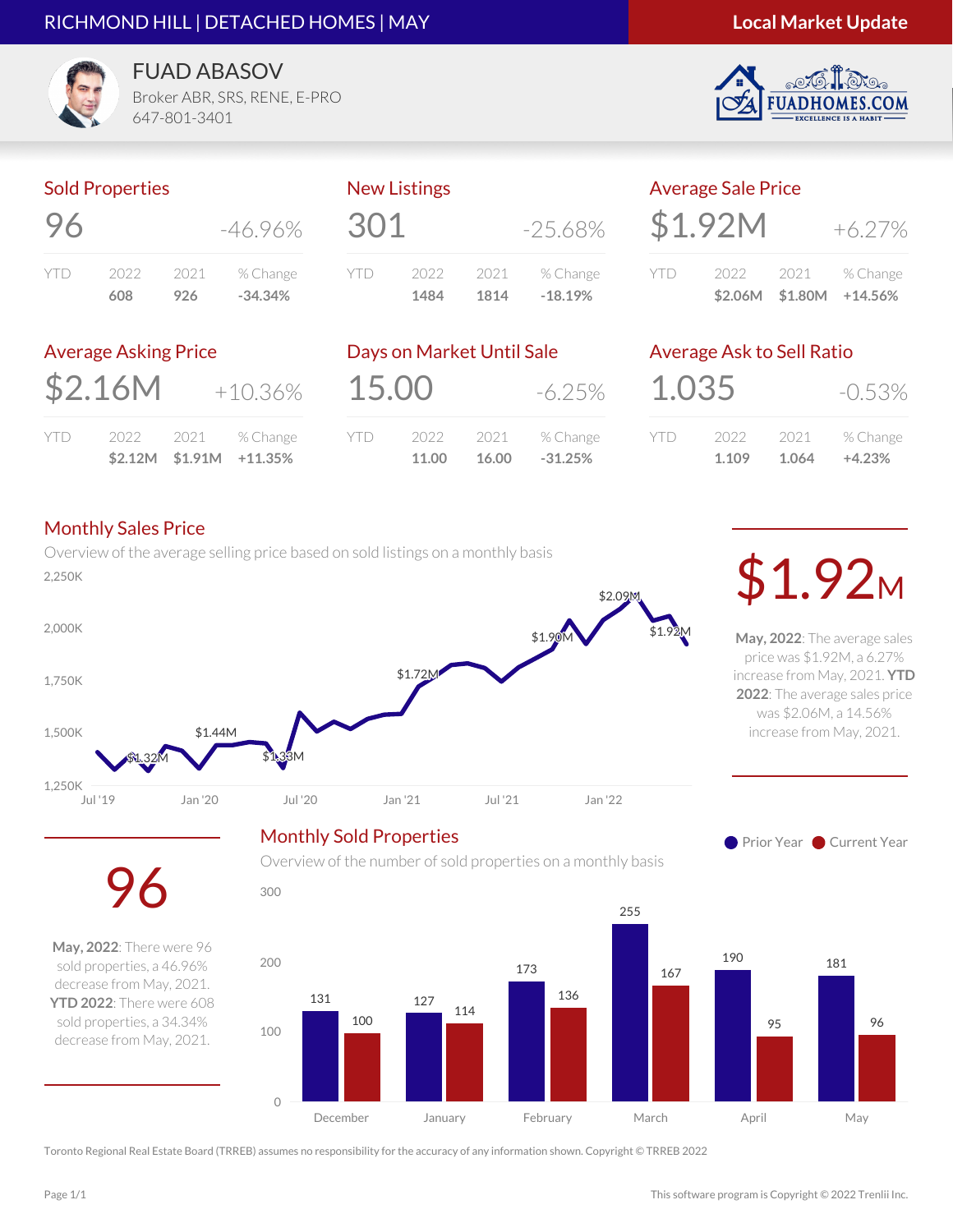#### MISSISSAUGA | DETACHED HOMES | MAY

#### **Local Market Update**

S.COM



**FUAD ABASOV** Broker ABR, SRS, RENE, E-PRO

647-801-3401

#### Sold Properties

| 238  |      |      | $-44.39\%$ |
|------|------|------|------------|
| YII) | 2022 | 2021 | % Change   |
|      | 1217 | 1951 | $-37.62%$  |

| 66/     |      |      | $+9.52\%$ |
|---------|------|------|-----------|
| Y I I ) | 2022 | 2021 | % Change  |
|         | 2470 | 2900 | $-14.83%$ |

New Listings

|     | <b>Average Sale Price</b> |      |           |  |
|-----|---------------------------|------|-----------|--|
|     | \$1.65M                   |      | $+5.86\%$ |  |
| YID | 2022                      | 2021 | % Change  |  |

#### Average Asking Price

| \$1.84M |  | $+20.01%$          |
|---------|--|--------------------|
| YTD.    |  | 2022 2021 % Change |

**\$1.81M \$1.60M +13.11%**

|      | Days on Market Until Sale |       |            |
|------|---------------------------|-------|------------|
|      | 11.00                     |       | $+10.00\%$ |
| YII) | 2022                      | 2021  | % Change   |
|      | 9.00                      | 10.00 | $-10.00\%$ |

# Average Ask to Sell Ratio

| 1.022 |       |       | -3.34%   |
|-------|-------|-------|----------|
| YID   | 2022  | 2021  | % Change |
|       | 1.101 | 1.064 | $+3.48%$ |

**\$1.81M \$1.54M +17.06%**

#### Monthly Sales Price

Overview of the average selling price based on sold listings on a monthly basis 2,000K \$1.65<sup>M</sup>



Monthly Sold Properties

**May, 2022**: The average sales price was \$1.65M, a 5.86% increase from May, 2021. **YTD 2022**: The average sales price was \$1.81M, a 17.06% increase from May, 2021.

**Prior Year Current Year** 

238

**May, 2022**: There were 238 sold properties, a 44.39% decrease from May, 2021. **YTD 2022**: There were 1217 sold properties, a 37.62% decrease from May, 2021.

Overview of the number of sold properties on a monthly basis

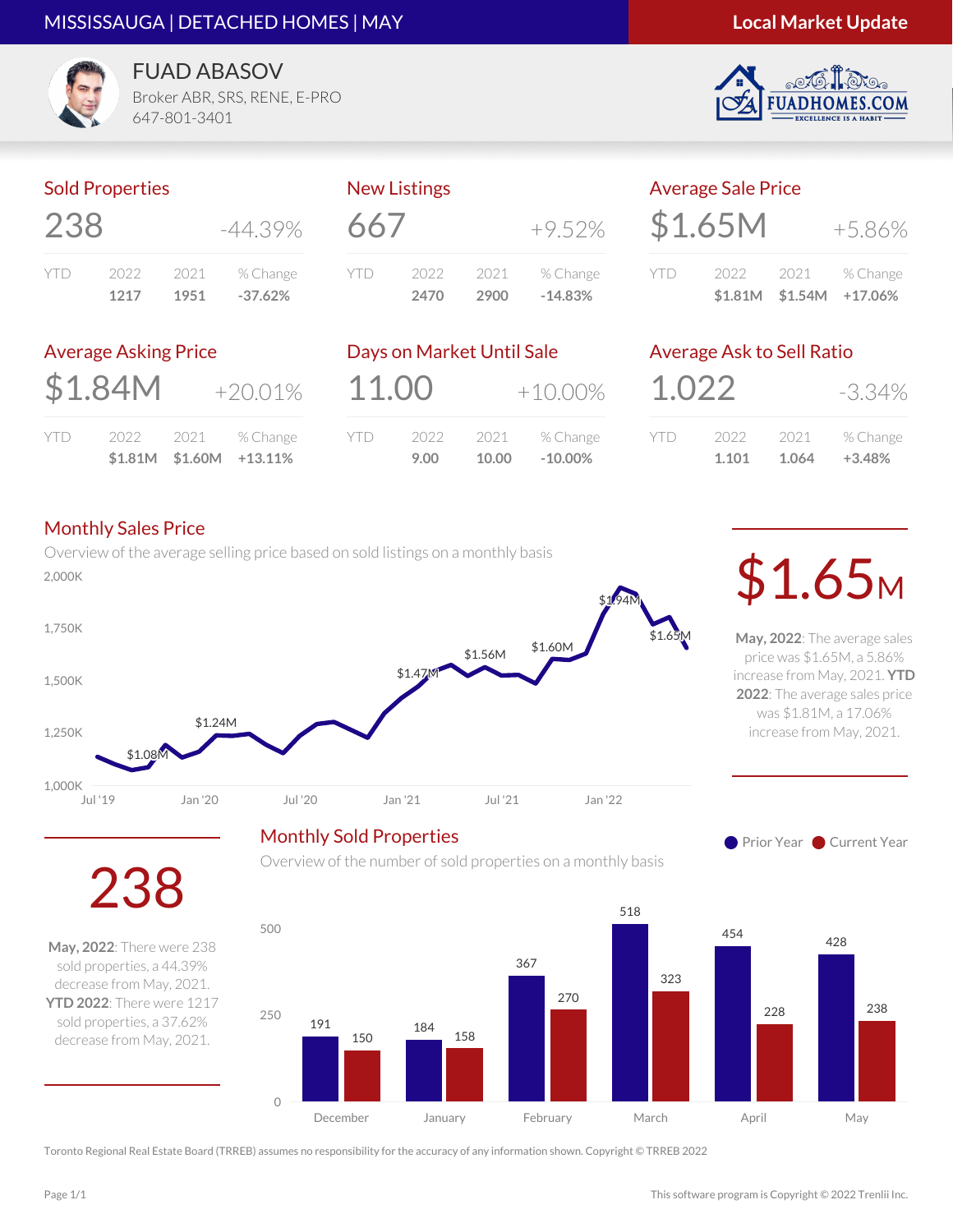#### MARKHAM | DETACHED HOMES | MAY 2022 |

#### **Local Market Update**

S.COM



FUAD ABASOV Broker ABR, SRS, RENE, E-PRO

647-801-3401

#### Sold Properties

| 11/ |      |      | $-60.07\%$ |  |
|-----|------|------|------------|--|
| YID | 2022 | 2021 | % Change   |  |
|     | 674  | 1305 | $-48.35%$  |  |

New Listings

| 316 |      |      | $-32.48\%$ |
|-----|------|------|------------|
| YTD | 2022 | 2021 | % Change   |
|     | 1568 | 2127 | $-26.28%$  |

| <b>Average Sale Price</b> |         |      |           |  |  |
|---------------------------|---------|------|-----------|--|--|
|                           | \$1.77M |      | $+7.57\%$ |  |  |
| YII)                      | 2022 -  | 2021 | % Change  |  |  |

**\$1.99M \$1.68M +18.32%**

#### Average Asking Price

| \$1.92M | $+7.75\%$ |
|---------|-----------|
|         |           |

| 2022 2021 % Change | $$1.95M$ $$1.72M$ $+13.42\%$ |  |
|--------------------|------------------------------|--|
|                    |                              |  |

|            | Days on Market Until Sale |               |                      |
|------------|---------------------------|---------------|----------------------|
| 16.00      |                           |               | +33.33%              |
| <b>YTD</b> | 2022<br>11.00             | 2021<br>12.00 | % Change<br>$-8.33%$ |
|            |                           |               |                      |

Overview of the number of sold properties on a monthly basis

### Average Ask to Sell Ratio

| 1.027   |       |       | $-6.10\%$ |
|---------|-------|-------|-----------|
| Y I I ) | 2022  | 2021  | % Change  |
|         | 1.123 | 1.105 | $+1.59%$  |

#### Monthly Sales Price

YTD

Overview of the average selling price based on sold listings on a monthly basis  $\mathcal{L}_{2,500K}$ 



**May, 2022**: The average sales price was \$1.77M, a 2.52% increase from May, 2021. **YTD 2022**: The average sales price was \$1.99M, an 18.32% increase from May, 2021.





200 **May, 2022**: There were 117 sold properties, a 60.07% decrease from May, 2021. **YTD 2022**: There were 674 sold properties, a 48.35%

117

decrease from May, 2021.

Toronto Regional Real Estate Board (TRREB) assumes no responsibility for the accuracy of any information shown. Copyright © TRREB 2022

0

400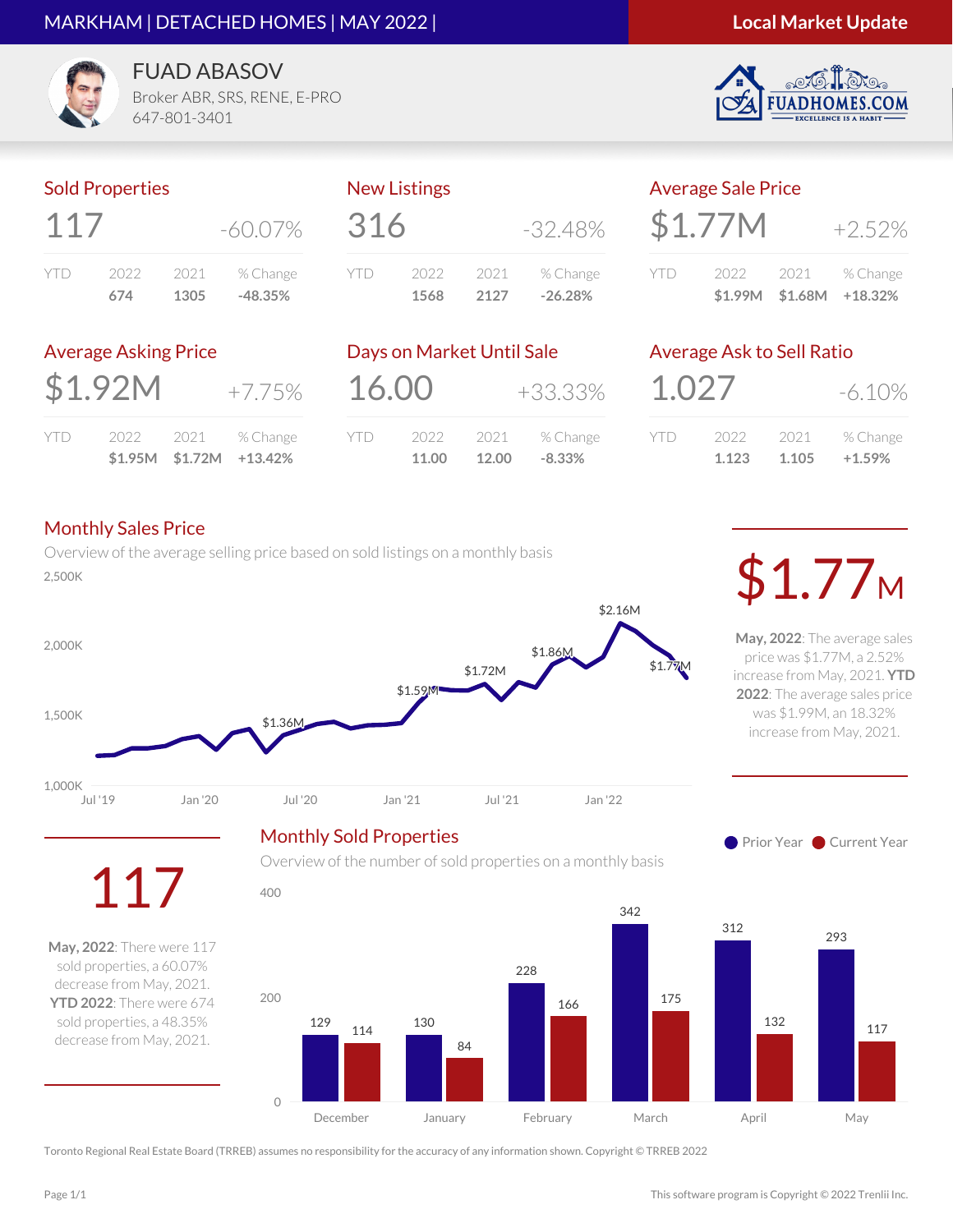#### KING CITY | DETACHED HOMES | MAY 2022 |

#### **Local Market Update**

.COM



FUAD ABASOV Broker ABR, SRS, RENE, E-PRO

647-801-3401

#### Sold Properties

| 4    |      |      | $-75.00\%$ |
|------|------|------|------------|
| YII) | 2022 | 2021 | % Change   |
|      | 43   | 73.  | $-41.10%$  |

# New Listings 20 -51.22% YTD 2022 2021 % Change **106 185 -42.70%**

|     | <b>Average Sale Price</b> |                 |               |
|-----|---------------------------|-----------------|---------------|
|     | \$2.66M                   |                 | $-11.33%$     |
| YTD | 2022                      |                 | 2021 % Change |
|     |                           | \$3.14M \$2.70M | $+16.15%$     |

#### Average Asking Price

| \$3.49M | $+12.36\%$ |
|---------|------------|
|         |            |

|      |      |        | $$3.38M$ $$2.87M$ $+17.63\%$ |
|------|------|--------|------------------------------|
| YTD. | 2022 | - 2021 | % Change                     |

|       | Days on Market Until Sale |               |                      |
|-------|---------------------------|---------------|----------------------|
| 37.00 |                           | $+208.33%$    |                      |
| YID)  | 2022<br>23.00             | 2021<br>24.00 | % Change<br>$-4.17%$ |

# Average Ask to Sell Ratio

| 0.933 |       |        | $-7.19\%$ |
|-------|-------|--------|-----------|
| YID   | 2022  | 2021 - | % Change  |
|       | 1.006 | 0.990  | $+1.58%$  |

**May, 2022**: The average sales price was \$2.66M, an 11.33% decrease from May, 2021. **YTD 2022**: The average sales price was \$3.14M, a 16.15% increase from May, 2021.

**Prior Year Current Year** 

#### Monthly Sales Price

Overview of the average selling price based on sold listings on a monthly basis 4M \$2.66<sup>M</sup>



#### Monthly Sold Properties

Overview of the number of sold properties on a monthly basis



**May, 2022**: There were 4 sold properties, a 75.00% decrease from May, 2021. **YTD 2022**: There were 43 sold properties, a 41.10% decrease from May, 2021.

4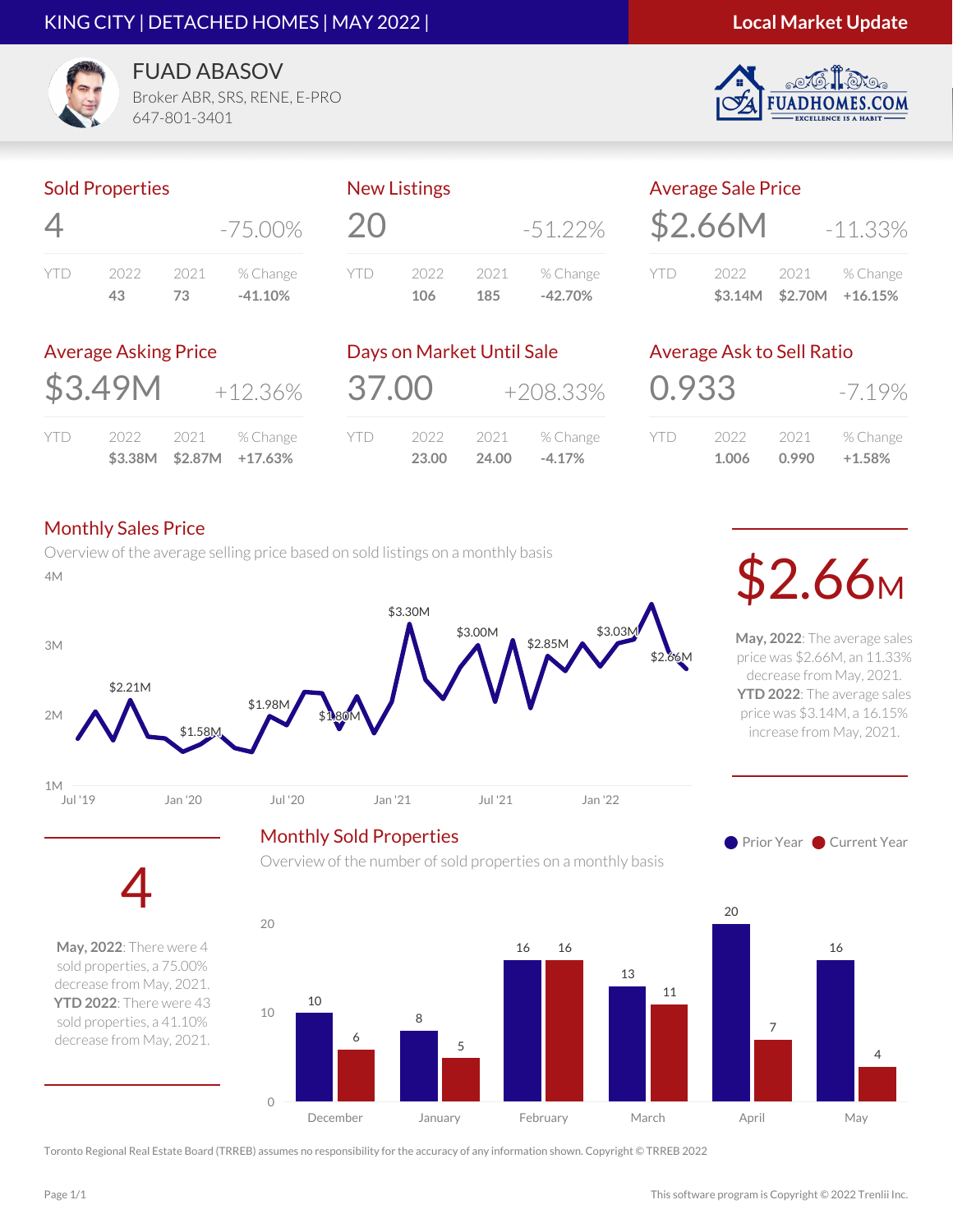#### NEWMARKET | DETACHED HOMES | MAY 2022

#### **Local Market Update**

**ES.COM** 



FUAD ABASOV

Broker ABR, SRS, RENE, E-PRO 647-801-3401

#### Sold Properties

| /4   |      |      | $-41.27\%$ |
|------|------|------|------------|
| YII) | 2022 | 2021 | % Change   |
|      | 386  | 635  | $-39.21%$  |

## New Listings  $166 +8.50%$ YTD 2022 2021 % Change **754 947 -20.38%**

|     | <b>Average Sale Price</b> |  |                                                    |  |  |
|-----|---------------------------|--|----------------------------------------------------|--|--|
|     | \$1.35M                   |  | $+15.28%$                                          |  |  |
| YTD |                           |  | 2022 2021 % Change<br>$$1,49M$ $$1,21M$ $+22,98\%$ |  |  |

#### Average Asking Price

| \$1.41M    |  | $+18.04%$ |                    |
|------------|--|-----------|--------------------|
| <b>YTD</b> |  |           | 2022 2021 % Change |

**\$1.45M \$1.18M +22.75%**

| Days on Market Until Sale |              |              |                      |
|---------------------------|--------------|--------------|----------------------|
| 12.00                     |              |              | $+9.09%$             |
| YTD                       | 2022<br>9.00 | 2021<br>9.00 | % Change<br>$0.00\%$ |

Overview of the number of sold properties on a monthly basis

#### Average Ask to Sell Ratio

| 1.029 |       |       | $-2.58\%$ |
|-------|-------|-------|-----------|
| Y I D | 2022  | 2021  | % Change  |
|       | 1.103 | 1.076 | $+2.52%$  |

#### Monthly Sales Price

74

**May, 2022**: There were 74 sold properties, a 41.27% decrease from May, 2021. **YTD 2022**: There were 386 sold properties, a 39.21% decrease from May, 2021.

Overview of the average selling price based on sold listings on a monthly basis  $\sim$  0.350K 1,750K



**May, 2022**: The average sales price was \$1.35M, a 15.28% increase from May, 2021. **YTD 2022**: The average sales price was \$1.49M, a 22.98% increase from May, 2021.

**Prior Year Current Year** 

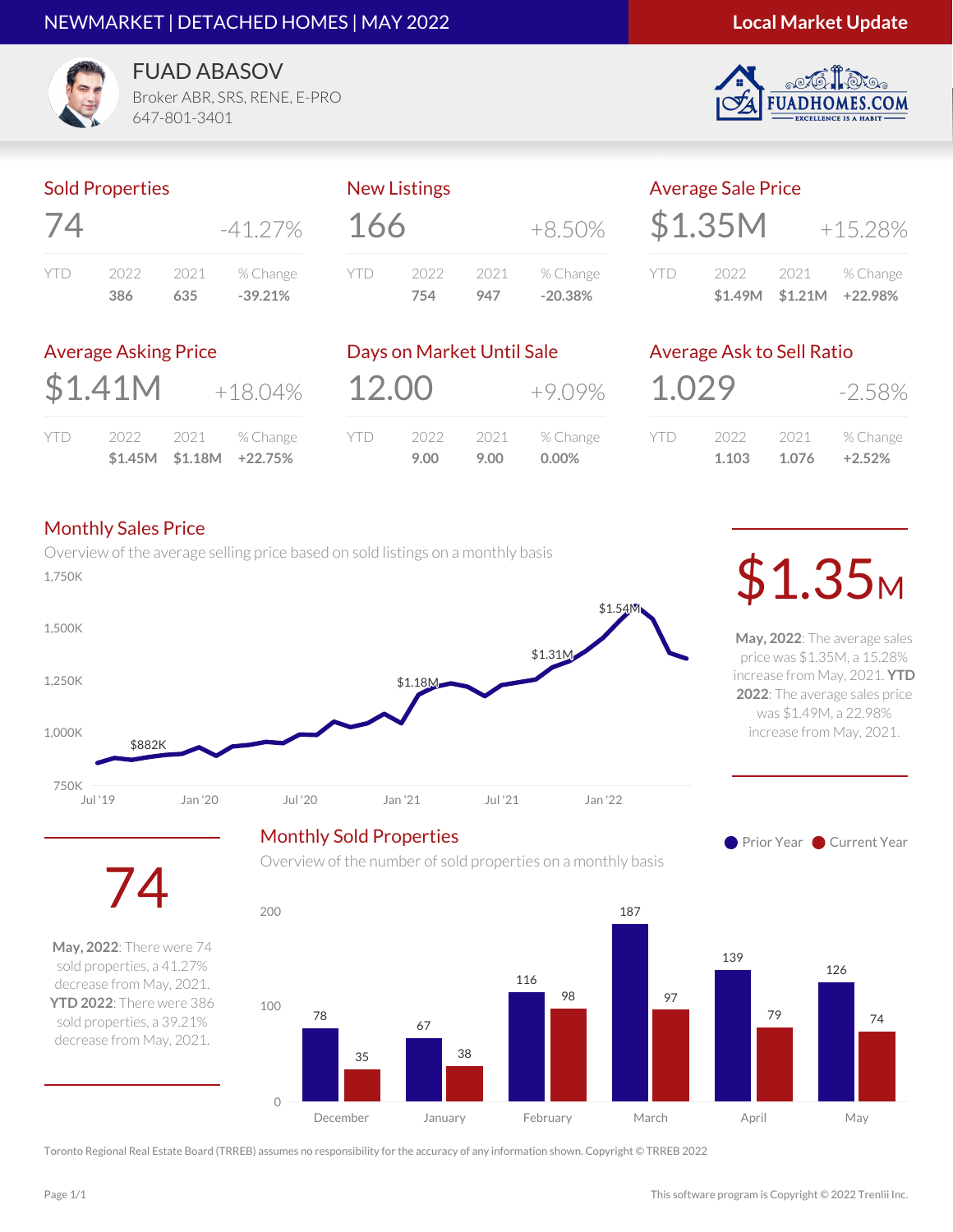#### AURORA | DETACHED HOMES | MAY 2022 |

#### **Local Market Update**

S.COM



FUAD ABASOV

Broker ABR, SRS, RENE, E-PRO 647-801-3401

#### Sold Properties

| 40   |      |      | $-50.62\%$ |
|------|------|------|------------|
| YII) | 2022 | 2021 | % Change   |
|      | 270  | 445  | $-39.33%$  |

## New Listings  $130 + 14.04\%$ YTD 2022 2021 % Change **640 709 -9.73%**

|      | <b>Average Sale Price</b> |                 |           |
|------|---------------------------|-----------------|-----------|
|      | \$1.82M                   |                 | $+18.65%$ |
| YTI) | 2022                      | 2021            | % Change  |
|      |                           | \$1.92M \$1.52M | +26.05%   |

#### Average Asking Price

| \$1.79M |  |  | +5.33%             |
|---------|--|--|--------------------|
| YID     |  |  | 2022 2021 % Change |

**\$1.95M \$1.55M +25.96%**

| Days on Market Until Sale |                |                       |  |  |
|---------------------------|----------------|-----------------------|--|--|
|                           |                | $0.00\%$              |  |  |
| 2022                      | 2021           | % Change<br>$-23.08%$ |  |  |
|                           | 16.00<br>10.00 | 13.00                 |  |  |

Overview of the number of sold properties on a monthly basis

# Average Ask to Sell Ratio

| 1.003 |       |       | -3.36%   |
|-------|-------|-------|----------|
| YID   | 2022  | 2021  | % Change |
|       | 1.101 | 1.066 | $+3.26%$ |

#### Monthly Sales Price

40

**May, 2022**: There were 40 sold properties, a 50.62% decrease from May, 2021. **YTD 2022**: There were 270 sold properties, a 39.33% decrease from May, 2021.

Overview of the average selling price based on sold listings on a monthly basis DVerview of the average selling price based on sold listings on a monthly basis **1.82M** 



**May, 2022**: The average sales price was \$1.82M, an 18.65% increase from May, 2021. **YTD 2022**: The average sales price was \$1.92M, a 26.05% increase from May, 2021.

**Prior Year Current Year** 

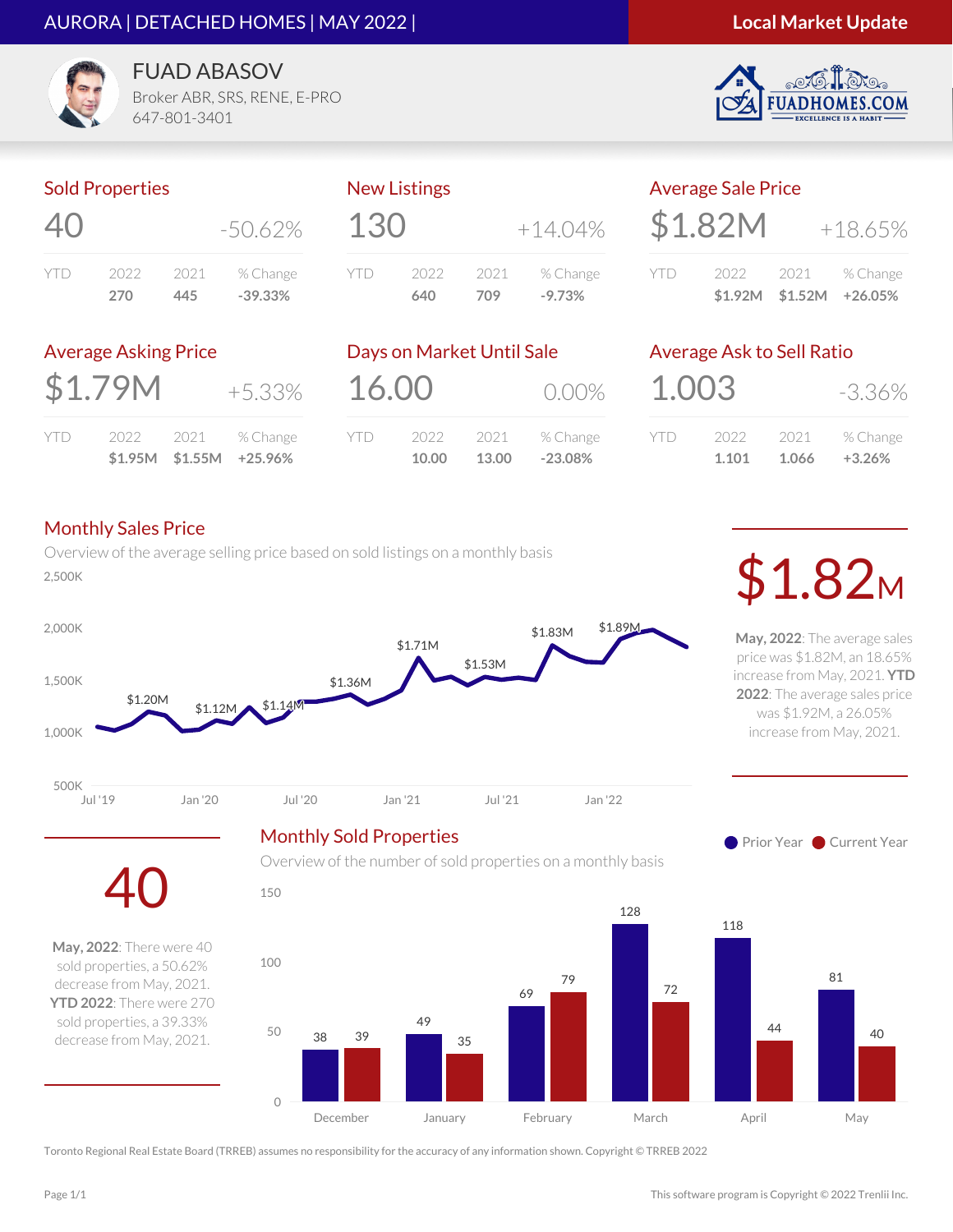#### BRADFORD | DETACHED HOMES | MAY 2022 |

#### **Local Market Update**

**ES.COM** 



FUAD ABASOV Broker ABR, SRS, RENE, E-PRO

647-801-3401

#### Sold Properties

| $\overrightarrow{3}$ |      |      | $-48.61\%$ |
|----------------------|------|------|------------|
| YII)                 | 2022 | 2021 | % Change   |
|                      | 182  | 377  | $-51.72%$  |

#### New Listings

| 116 |      |      | $+6.42\%$ |
|-----|------|------|-----------|
| YTD | 2022 | 2021 | % Change  |
|     | 502  | 568  | $-11.62%$ |

|     | <b>Average Sale Price</b> |      |           |
|-----|---------------------------|------|-----------|
|     | \$1.33M                   |      | $+20.57%$ |
| YID | 2022                      | 2021 | % Change  |

#### Average Asking Price

| \$1.32M |  | $+20.00\%$             |
|---------|--|------------------------|
|         |  | YTD 2022 2021 % Change |

**\$1.37M \$1.07M +28.17%**

|       | Days on Market Until Sale |      |           |
|-------|---------------------------|------|-----------|
| 12.00 |                           |      | $+9.09\%$ |
| YTD   | 2022                      | 2021 | % Change  |
|       | 9.00                      | 9.00 | $0.00\%$  |

#### Average Ask to Sell Ratio

| 1.032 |       |       | $-0.27\%$ |  |
|-------|-------|-------|-----------|--|
| Y I D | 2022  | 2021  | % Change  |  |
|       | 1.111 | 1.062 | $+4.54%$  |  |

**\$1.42M \$1.06M +34.15%**

#### Monthly Sales Price

Overview of the average selling price based on sold listings on a monthly basis \$925K \$1.01M \$1.10M \$1.20M \$1.53M 1,250K 1,500K Dverview or the average seming price pased on sold listings on a monthly pasis  $\sim$  \$1.53M

Monthly Sold Properties

**May, 2022**: The average sales price was \$1.33M, a 20.57% increase from May, 2021. **YTD 2022**: The average sales price was \$1.42M, a 34.15% increase from May, 2021.



**Prior Year Current Year** 

37

\$758K

**May, 2022**: There were 37 sold properties, a 48.61% decrease from May, 2021. **YTD 2022**: There were 182 sold properties, a 51.72% decrease from May, 2021.

Overview of the number of sold properties on a monthly basis



Toronto Regional Real Estate Board (TRREB) assumes no responsibility for the accuracy of any information shown. Copyright © TRREB 2022

500K

750K

1,000K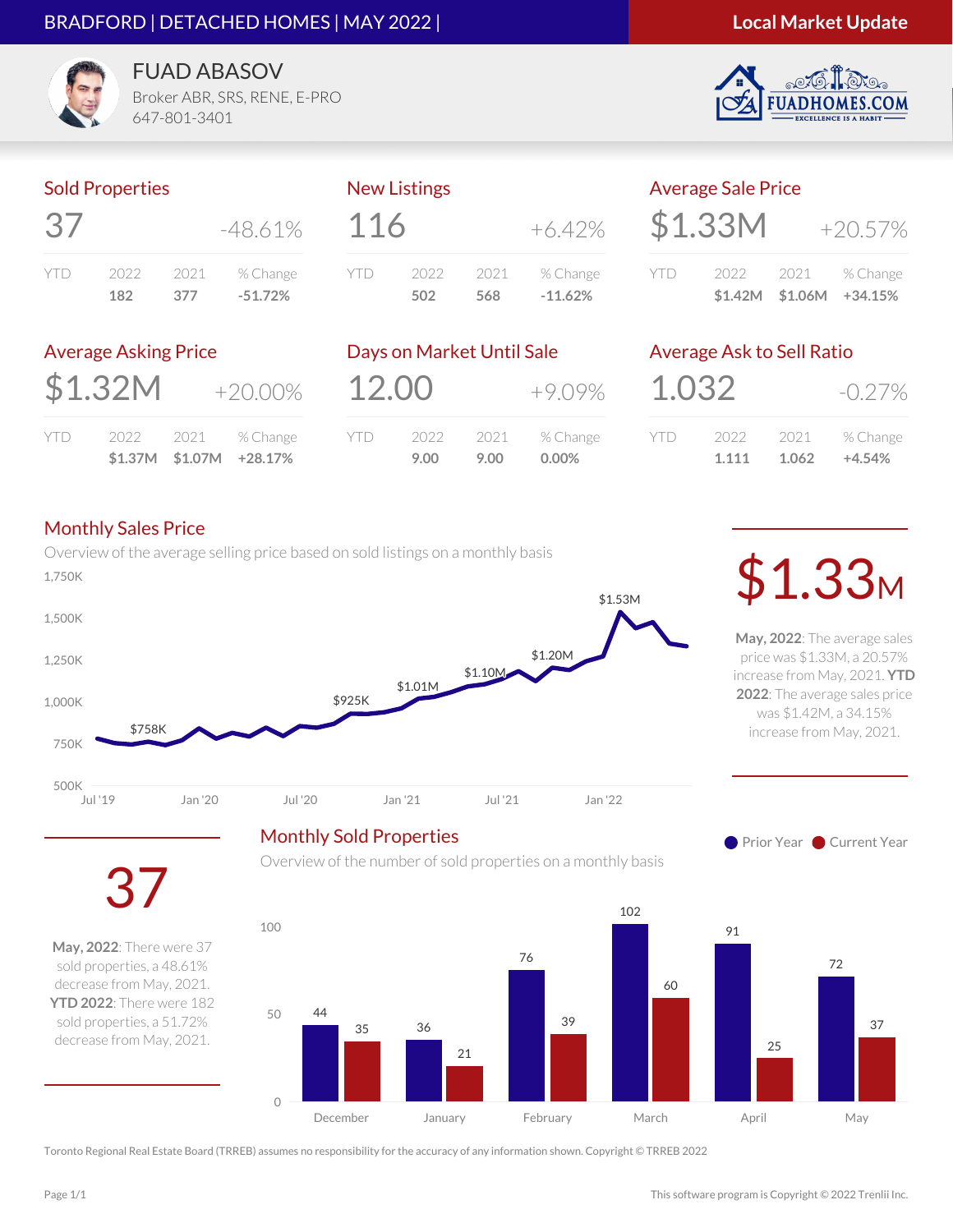#### MILTON | DETACHED HOMES | MAY 2022 |



S.COM



FUAD ABASOV

Broker ABR, SRS, RENE, E-PRO 647-801-3401

### Sold Properties

|      |      |      | $-34.93\%$ |
|------|------|------|------------|
| YII) | 2022 | 2021 | % Change   |
|      | 421. | 695  | $-39.42%$  |

| 247 |      |      | $+17.62%$ |
|-----|------|------|-----------|
| YTD | 2022 | 2021 | % Change  |
|     | 936  | 1059 | $-11.61%$ |
|     |      |      |           |

New Listings

| <b>Average Sale Price</b> |  |  |                    |  |  |
|---------------------------|--|--|--------------------|--|--|
| \$1.46M                   |  |  | $+9.19%$           |  |  |
| YID                       |  |  | 2022 2021 % Change |  |  |

**\$1.60M \$1.33M +20.36%**

### Average Asking Price

| \$1.53M |  | $+10.17%$          |
|---------|--|--------------------|
| YTD.    |  | 2022 2021 % Change |

**\$1.57M \$1.32M +18.97%**

|      |               | 0.00%                             |
|------|---------------|-----------------------------------|
| 2022 | 2021          | % Change<br>$-11.11%$             |
|      | 10.00<br>8.00 | Days on Market Until Sale<br>9.00 |

Overview of the number of sold properties on a monthly basis

# Average Ask to Sell Ratio

| 1.026 |       |       | $-2.66\%$ |
|-------|-------|-------|-----------|
| Y I D | 2022  | 2021  | % Change  |
|       | 1.105 | 1.068 | $+3.54%$  |

#### Monthly Sales Price

95

**May, 2022**: There were 95 sold properties, a 34.93% decrease from May, 2021. **YTD 2022**: There were 421 sold properties, a 39.42% decrease from May, 2021.

Overview of the average selling price based on sold listings on a monthly basis DVerview of the average sening price based on sold ilstings on a monthly basis **1.46M** 



Monthly Sold Properties

**Prior Year Current Year** 

**May, 2022**: The average sales price was \$1.46M, a 9.19% increase from May, 2021. **YTD 2022**: The average sales price was \$1.60M, a 20.36% increase from May, 2021.

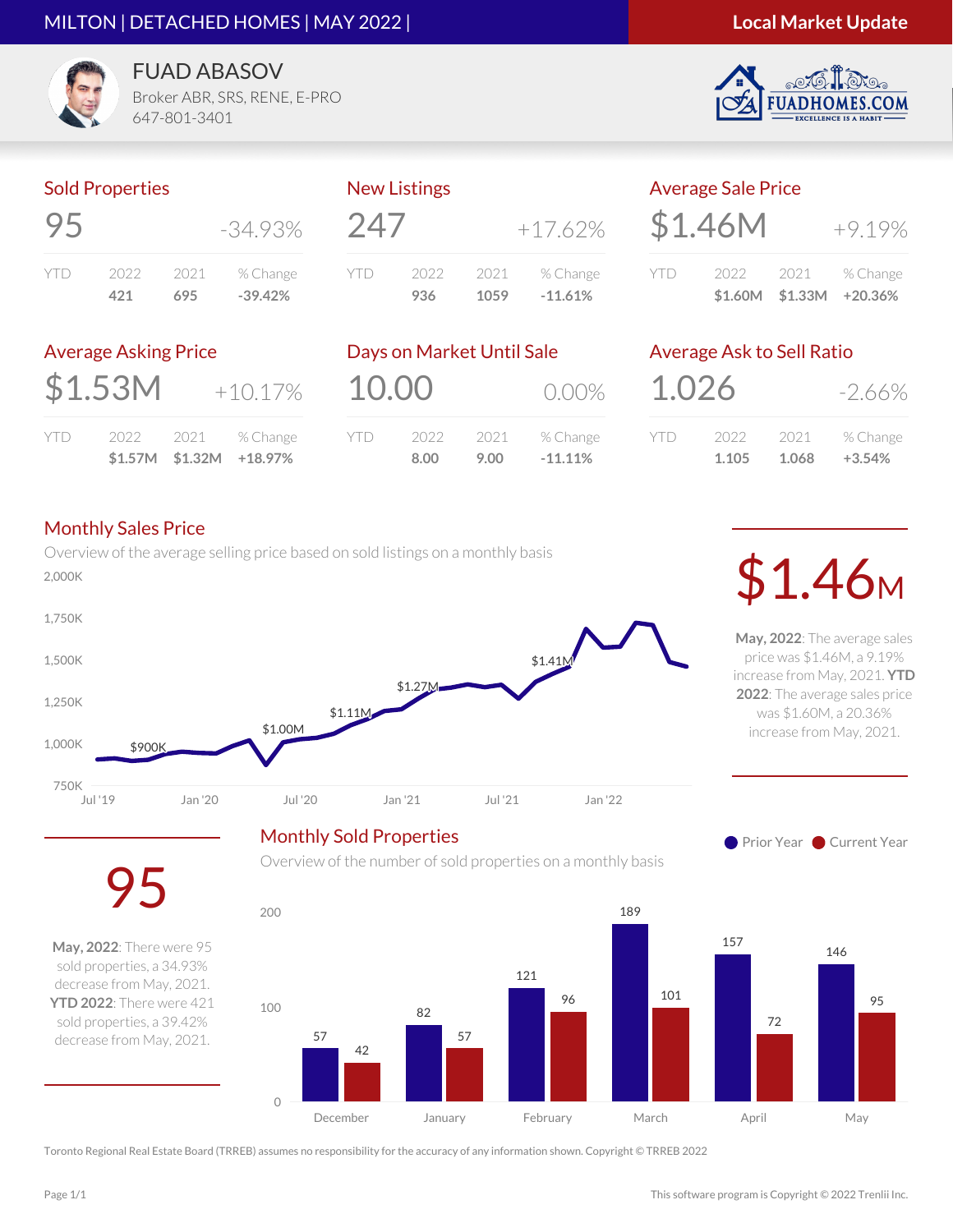#### STOUFVILLE | DETACHED HOMES | MAY 2022 |

.COM



FUAD ABASOV

Broker ABR, SRS, RENE, E-PRO 647-801-3401

#### Sold Properties

| 36   |      |      | $-42.86\%$ |
|------|------|------|------------|
| YII) | 2022 | 2021 | % Change   |
|      | 217  | 388  | $-44.07%$  |

# 83 -22.43% YTD 2022 2021 % Change

New Listings

|     | <b>Average Sale Price</b> |                         |
|-----|---------------------------|-------------------------|
|     | \$1.50M                   | $-7.36\%$               |
| YTD | 2022                      | 2021 % Change           |
|     |                           | \$1.85M \$1.47M +26.15% |

#### Average Asking Price

| \$1.77M<br>$+7.41%$ |
|---------------------|
|---------------------|

|     |      |       | $$1.80M$ $$1.58M$ $+14.02\%$ |
|-----|------|-------|------------------------------|
| YTD | 2022 | -2021 | % Change                     |

| Days on Market Until Sale |       |       |            |
|---------------------------|-------|-------|------------|
| 15.00                     |       |       | $+50.00\%$ |
| YTD                       | 2022  | 2021  | % Change   |
|                           | 12.00 | 18.00 | $-33.33%$  |

Overview of the number of sold properties on a monthly basis

**458 589 -22.24%**

#### Average Ask to Sell Ratio

| 0.977   |       |       | $-7.43%$ |
|---------|-------|-------|----------|
| Y I I ) | 2022  | 2021  | % Change |
|         | 1.083 | 1.069 | $+1.39%$ |

#### Monthly Sales Price

36

**May, 2022**: There were 36 sold properties, a 42.86% decrease from May, 2021. **YTD 2022**: There were 217 sold properties, a 44.07% decrease from May, 2021.

Overview of the average selling price based on sold listings on a monthly basis 2,500K \$1.50<sup>M</sup>



**May, 2022**: The average sales price was \$1.50M, a 7.36% decrease from May, 2021. **YTD 2022**: The average sales price was \$1.85M, a 26.15% increase from May, 2021.

**Prior Year Current Year** 

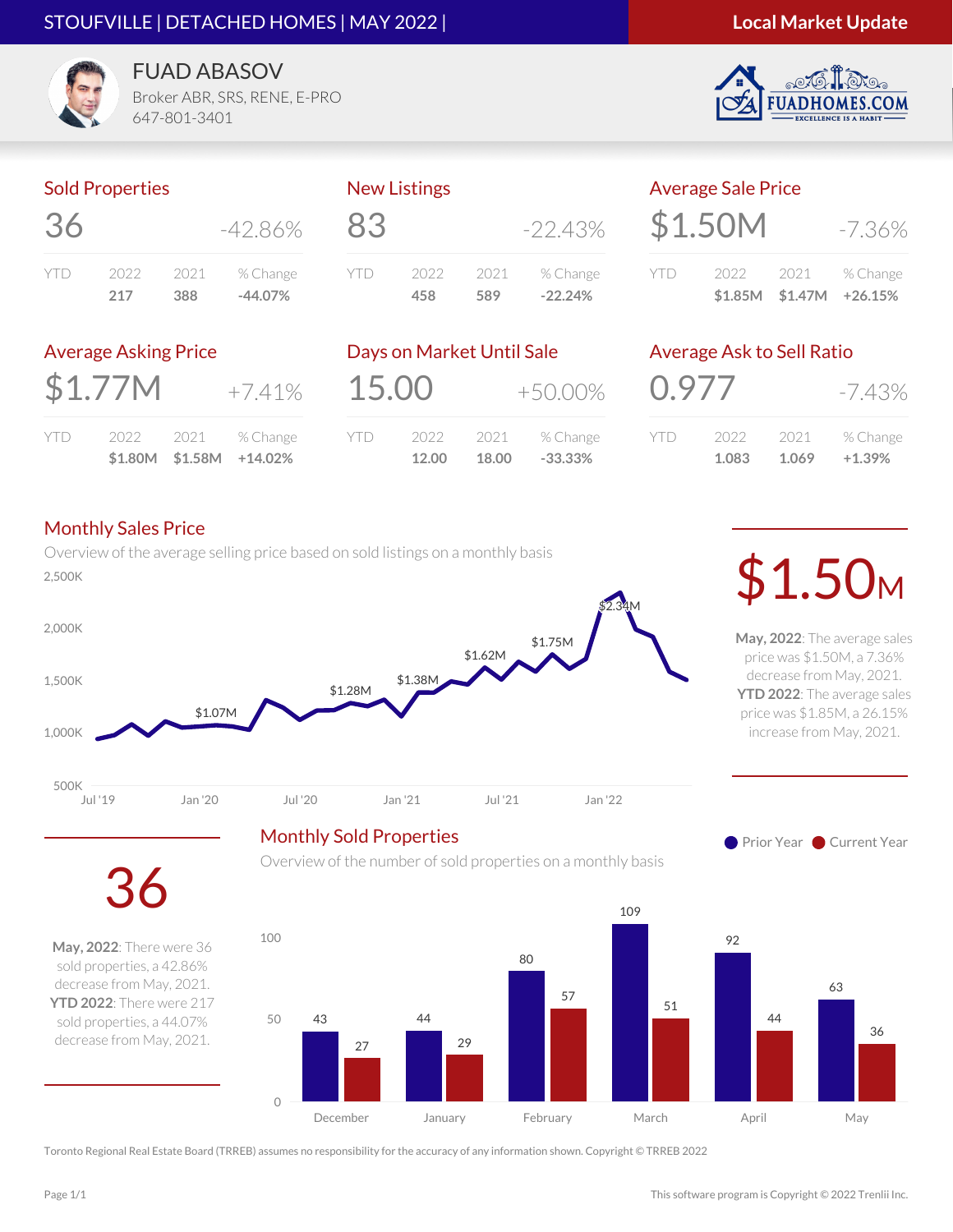#### INNISFIL | DETACHED HOMES | MAY 2022 |

#### **Local Market Update**

**ES.COM** 

**FUADHO** 



FUAD ABASOV Broker ABR, SRS, RENE, E-PRO

647-801-3401

#### Sold Properties

| 5 <sup>′</sup> |      |      | $-45.19\%$ |
|----------------|------|------|------------|
| YII)           | 2022 | 2021 | % Change   |
|                | 315  | 540  | $-41.67%$  |

#### New Listings

| 183 |      |      | $+2.81%$  |
|-----|------|------|-----------|
| YTD | 2022 | 2021 | % Change  |
|     | 742  | 832  | $-10.82%$ |
|     |      |      |           |

| <b>Average Sale Price</b> |      |           |
|---------------------------|------|-----------|
| \$1.03M                   |      | $+10.36%$ |
| 2022 -                    | 2021 | % Change  |

#### Average Asking Price

|--|

|     | \$1.18M \$961K |      | +23.04%  |
|-----|----------------|------|----------|
| YTD | 2022           | 2021 | % Change |

| Days on Market Until Sale |               |               |                       |
|---------------------------|---------------|---------------|-----------------------|
| 15.00                     |               |               | +36.36%               |
| <b>YTD</b>                | 2022<br>10.00 | 2021<br>12.00 | % Change<br>$-16.67%$ |

Overview of the number of sold properties on a monthly basis

# Average Ask to Sell Ratio

**\$1.14M \$920K +24.16%**

| 1.018 |       |       | $-3.49%$ |
|-------|-------|-------|----------|
| YTD   | 2022  | 2021  | % Change |
|       | 1.082 | 1.058 | $+2.29%$ |

#### Monthly Sales Price

57

**May, 2022**: There were 57 sold properties, a 45.19% decrease from May, 2021. **YTD 2022**: There were 315 sold properties, a 41.67% decrease from May, 2021.

Overview of the average selling price based on sold listings on a monthly basis  $\sim$  0.00 M  $\sim$  0.00 M  $\sim$  0.000 M  $\sim$  0.000 M  $\sim$  0.000 M  $\sim$  0.000 M  $\sim$  0.000 M  $\sim$  0.000 M  $\sim$  0.000 M  $\sim$  0.000 M  $\sim$  0.000 M  $\sim$  0.000 M  $\sim$  0.000 M  $\sim$  0.000 M  $\sim$  0.000 M  $\sim$  0.000 M  $\sim$  0.000 M  $\$ 



**May, 2022**: The average sales price was \$1.03M, a 10.36% increase from May, 2021. **YTD 2022**: The average sales price was \$1.14M, a 24.16% increase from May, 2021.





Toronto Regional Real Estate Board (TRREB) assumes no responsibility for the accuracy of any information shown. Copyright © TRREB 2022

0

50

100

150

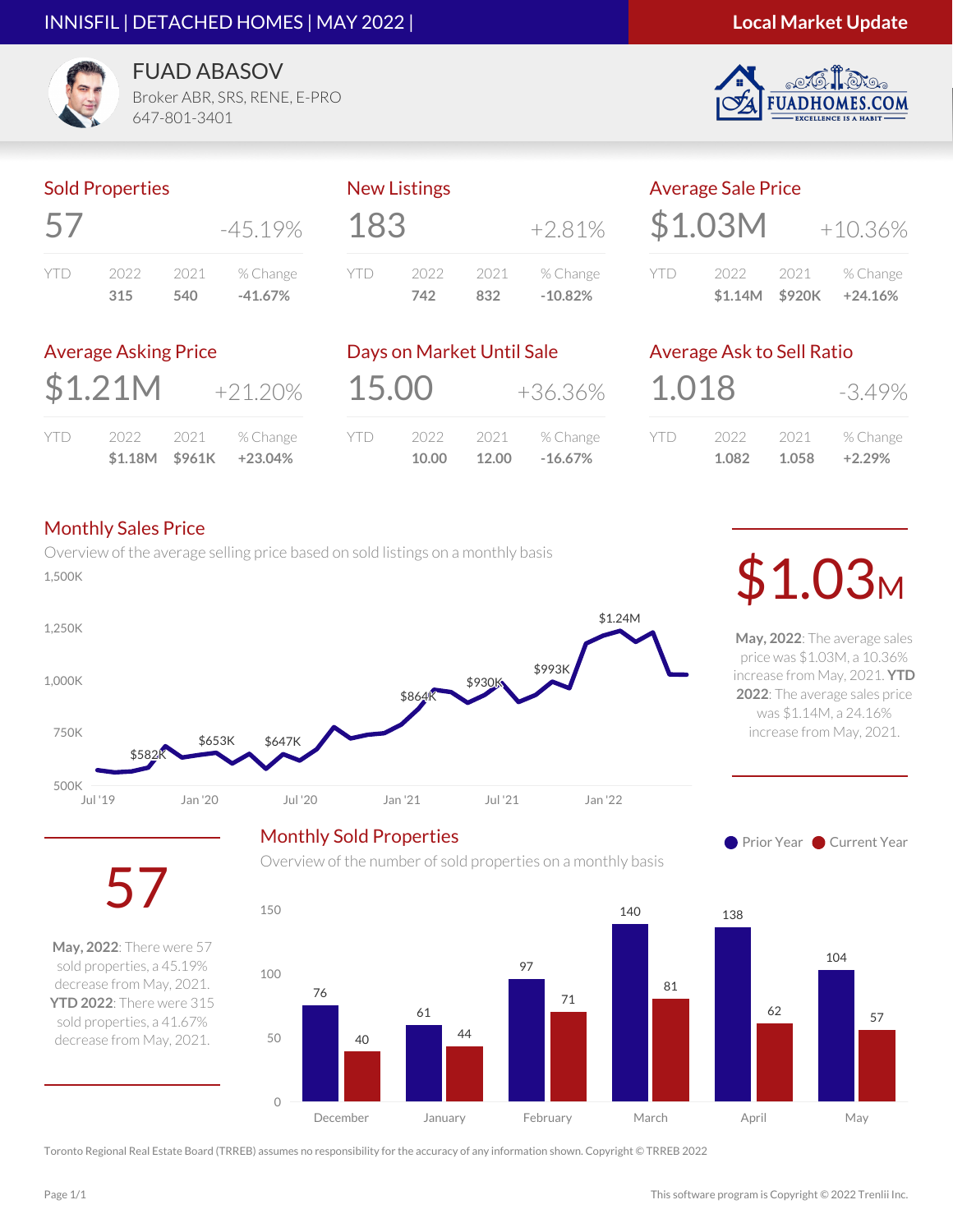#### ALLISTON | DETACHED HOMES | MAY 2022 |

#### **Local Market Update**

S.COM



FUAD ABASOV

Broker ABR, SRS, RENE, E-PRO 647-801-3401

#### Sold Properties

|     |      |      | -77.36%   |
|-----|------|------|-----------|
| YID | 2022 | 2021 | % Change  |
|     | 129  | 198  | $-34.85%$ |

| 73  | <b>ING WEIGHTIAS</b> |      |           |
|-----|----------------------|------|-----------|
|     |                      |      | $+25.86%$ |
| YTD | 2022                 | 2021 | % Change  |
|     | 314                  | 276  | $+13.77%$ |

New Listings

| <b>Average Sale Price</b> |                |      |           |
|---------------------------|----------------|------|-----------|
|                           | \$1.08M        |      | $+19.85%$ |
| YTD                       | 2022           | 2021 | % Change  |
|                           | \$1.13M \$848K |      | +33.13%   |

#### Average Asking Price

| \$1.16M |  | $+34.09%$          |
|---------|--|--------------------|
| YTD     |  | 2022 2021 % Change |

**\$1.10M \$848K +30.22%**

|            | Days on Market Until Sale |            |           |
|------------|---------------------------|------------|-----------|
| 18.00      |                           | $+80.00\%$ |           |
| <b>YTD</b> | 2022                      | 2021       | % Change  |
|            | 11.00                     | 9.00       | $+22.22%$ |

### Average Ask to Sell Ratio

| 0.979 |       |       | -6.09%   |
|-------|-------|-------|----------|
| YII)  | 2022  | 2021  | % Change |
|       | 1.099 | 1.046 | $+5.10%$ |

#### Monthly Sales Price

Overview of the average selling price based on sold listings on a monthly basis DVerview of the average seming price based on sold ilsungs on a monthly basis (and the subset of the set of the sold insulings on a monthly basis)



**May, 2022**: The average sales price was \$1.08M, a 19.85% increase from May, 2021. **YTD 2022**: The average sales price was \$1.13M, a 33.13% increase from May, 2021.

**Prior Year Current Year** 

12

**May, 2022**: There were 12 sold properties, a 77.36% decrease from May, 2021. **YTD 2022**: There were 129 sold properties, a 34.85% decrease from May, 2021.



Overview of the number of sold properties on a monthly basis

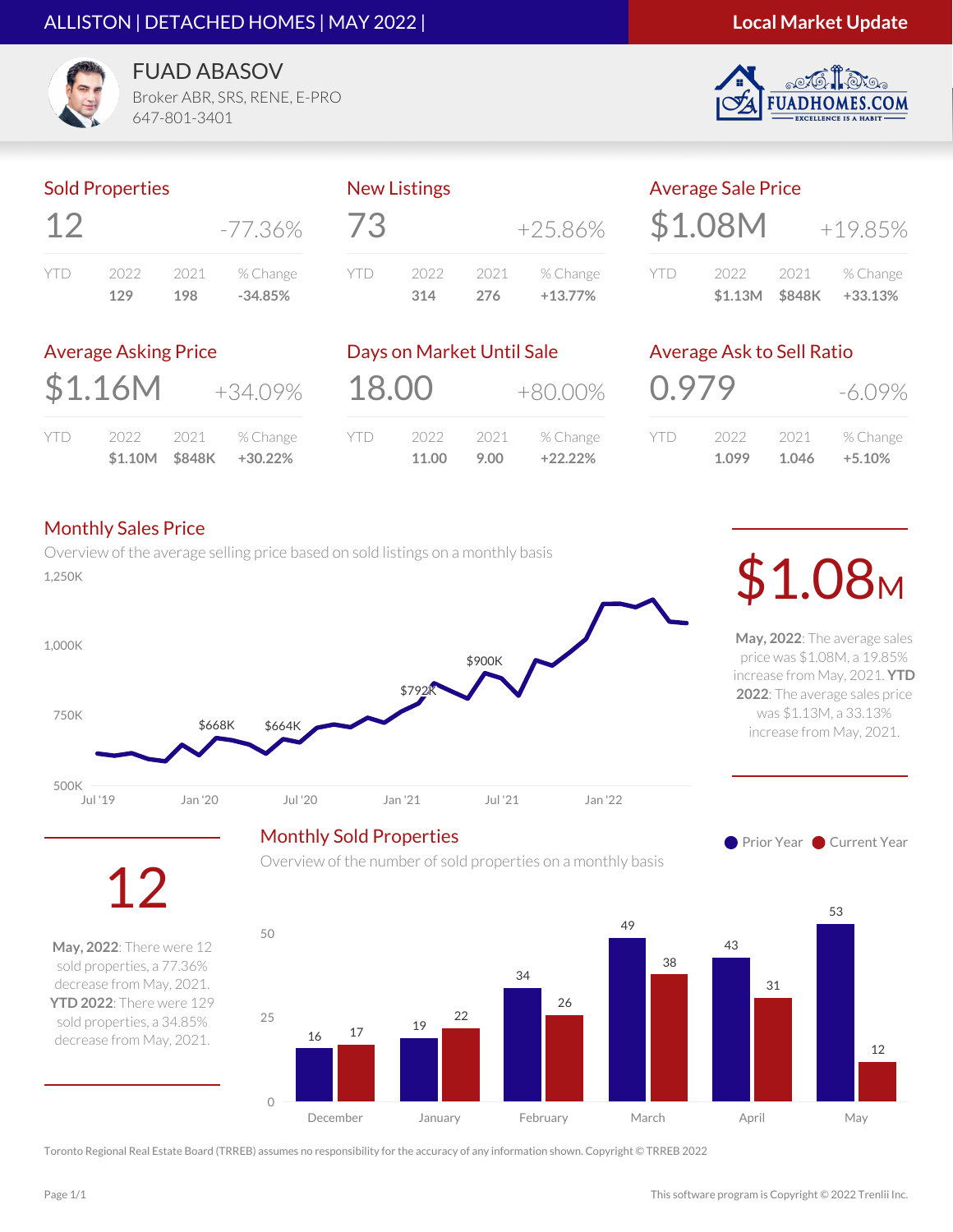#### BURLINGTON | DETACHED HOMES | MAY

#### **Local Market Update**

S.COM



**FUAD ABASOV** Broker ABR, SRS, RENE, E-PRO 647-801-3401

#### Sold Properties

| 154     |      |      | -7.23%    |
|---------|------|------|-----------|
| Y     ) | 2022 | 2021 | % Change  |
|         | 697  | 836  | $-16.63%$ |

#### New Listings

| 315 |      |      | $+43.18%$ |
|-----|------|------|-----------|
| YTD | 2022 | 2021 | % Change  |
|     | 1249 | 1117 | $+11.82%$ |

| <b>Average Sale Price</b> |         |                 |                          |
|---------------------------|---------|-----------------|--------------------------|
|                           | \$1.59M |                 | $+15.30%$                |
| YTD                       | 2022    | \$1.69M \$1.39M | 2021 % Change<br>+21.06% |

#### Average Asking Price

|     |      |        | $$1.63M$ $$1.38M$ $+18.35\%$ |
|-----|------|--------|------------------------------|
| YTD | 2022 | - 2021 | % Change                     |

|       | Days on Market Until Sale |       |            |
|-------|---------------------------|-------|------------|
| 11.00 |                           |       | $+37.50\%$ |
| YTD   | 2022                      | 2021  | % Change   |
|       | 8.00                      | 11.00 | $-27.27%$  |

Overview of the number of sold properties on a monthly basis

### Average Ask to Sell Ratio

| 1.017 |       |       | $-5.01\%$ |
|-------|-------|-------|-----------|
| YII)  | 2022  | 2021  | % Change  |
|       | 1.111 | 1.080 | $+2.92%$  |

#### Monthly Sales Price

Overview of the average selling price based on sold listings on a monthly basis \$1.05M \$1.06M \$1.12M \$1.18M \$1.43M \$1.81M Jul '19 Jan '20 Jul '20 Jan '21 Jul '21 Jan '22 750K 1,000K 1,250K 1,500K 1,750K  $\mathcal{L}_{2,000K}$ 

Monthly Sold Properties

**May, 2022**: The average sales price was \$1.59M, a 15.30% increase from May, 2021. **YTD 2022**: The average sales price was \$1.69M, a 21.06% increase from May, 2021.

**Prior Year Current Year** 



**May, 2022**: There were 154 sold properties, a 7.23% decrease from May, 2021. **YTD 2022**: There were 697 sold properties, a 16.63% decrease from May, 2021.

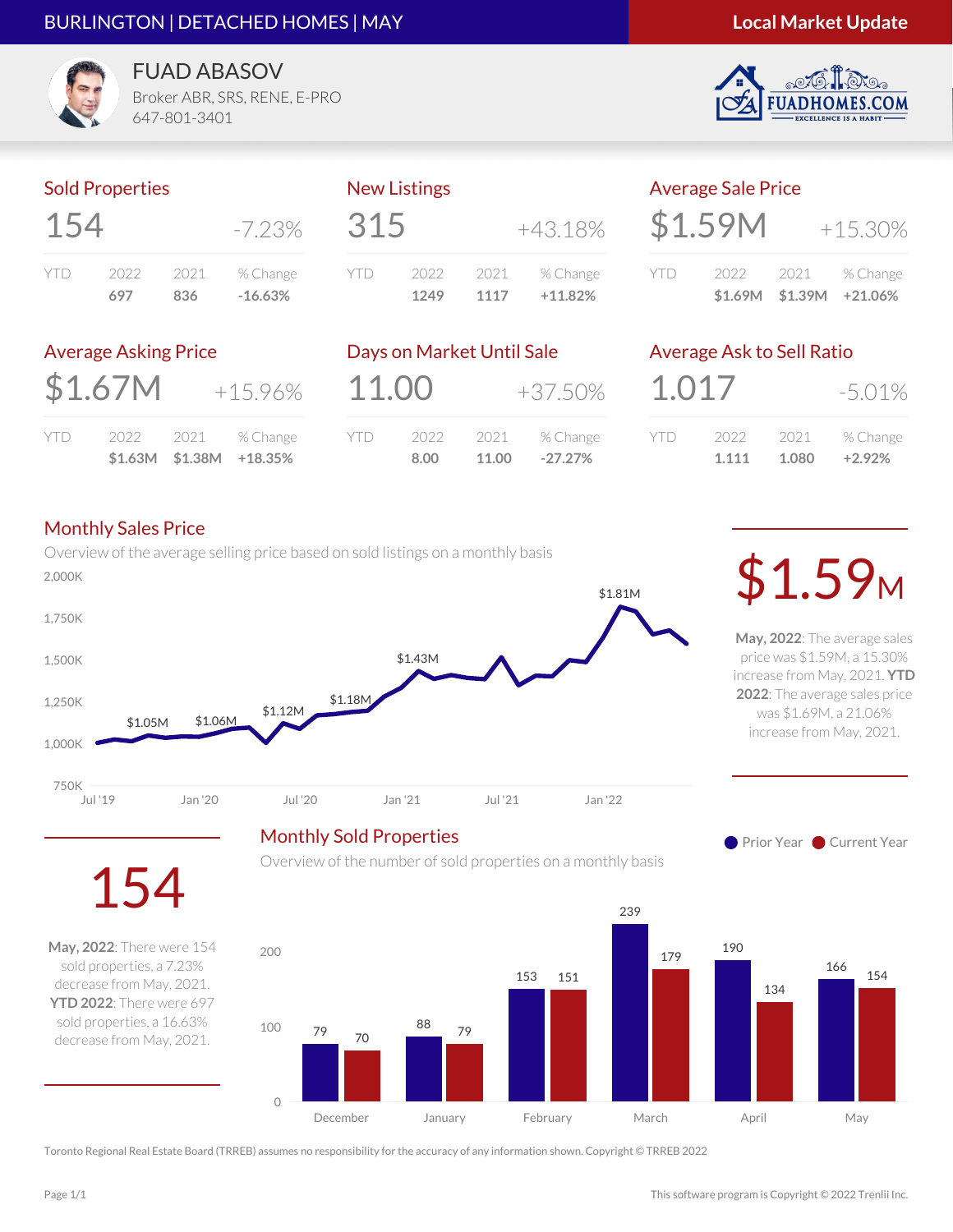#### EAST GWILLIMBURY | DETACHED HOMES |



S.COM



**FUAD ABASOV** Broker ABR, SRS, RENE, E-PRO

647-801-3401

#### Sold Properties

| 30      |      |      | $-61.04\%$ |
|---------|------|------|------------|
| Y     ) | 2022 | 2021 | % Change   |
|         | 237  | 377  | $-37.14%$  |

# $102 +2.00\%$ YTD 2022 2021 % Change **537 565 -4.96%**

New Listings

|     | <b>Average Sale Price</b> |                         |
|-----|---------------------------|-------------------------|
|     | \$1.52M                   | $+12.34%$               |
| YID | 2022                      | 2021 % Change           |
|     |                           | \$1.63M \$1.29M +26.19% |

#### Average Asking Price

| \$1.60M |  | $+11.09%$          |
|---------|--|--------------------|
| YTD     |  | 2022 2021 % Change |

**\$1.63M \$1.30M +24.79%**

|       | Days on Market Until Sale |       |           |
|-------|---------------------------|-------|-----------|
| 15.00 |                           |       | $-6.25\%$ |
| YTD   | 2022                      | 2021  | % Change  |
|       | 11.00                     | 14.00 | $-21.43%$ |

#### Average Ask to Sell Ratio

| 1.015 |       |       | $-3.90\%$ |
|-------|-------|-------|-----------|
| YID   | 2022  | 2021  | % Change  |
|       | 1.142 | 1.080 | $+5.78%$  |

#### Monthly Sales Price

Overview of the average selling price based on sold listings on a monthly basis DVerview of the average selling price based on sold listings on a monthly basis strated on the strategy of the strategy of a monthly basis strategy of the strategy of the strategy of the strategy of the strategy of the str



Monthly Sold Properties

**May, 2022**: The average sales price was \$1.52M, a 12.34% increase from May, 2021. **YTD 2022**: The average sales price was \$1.63M, a 26.19% increase from May, 2021.

**Prior Year Current Year** 

30

**May, 2022**: There were 30 sold properties, a 61.04% decrease from May, 2021. **YTD 2022**: There were 237 sold properties, a 37.14% decrease from May, 2021.

Overview of the number of sold properties on a monthly basis